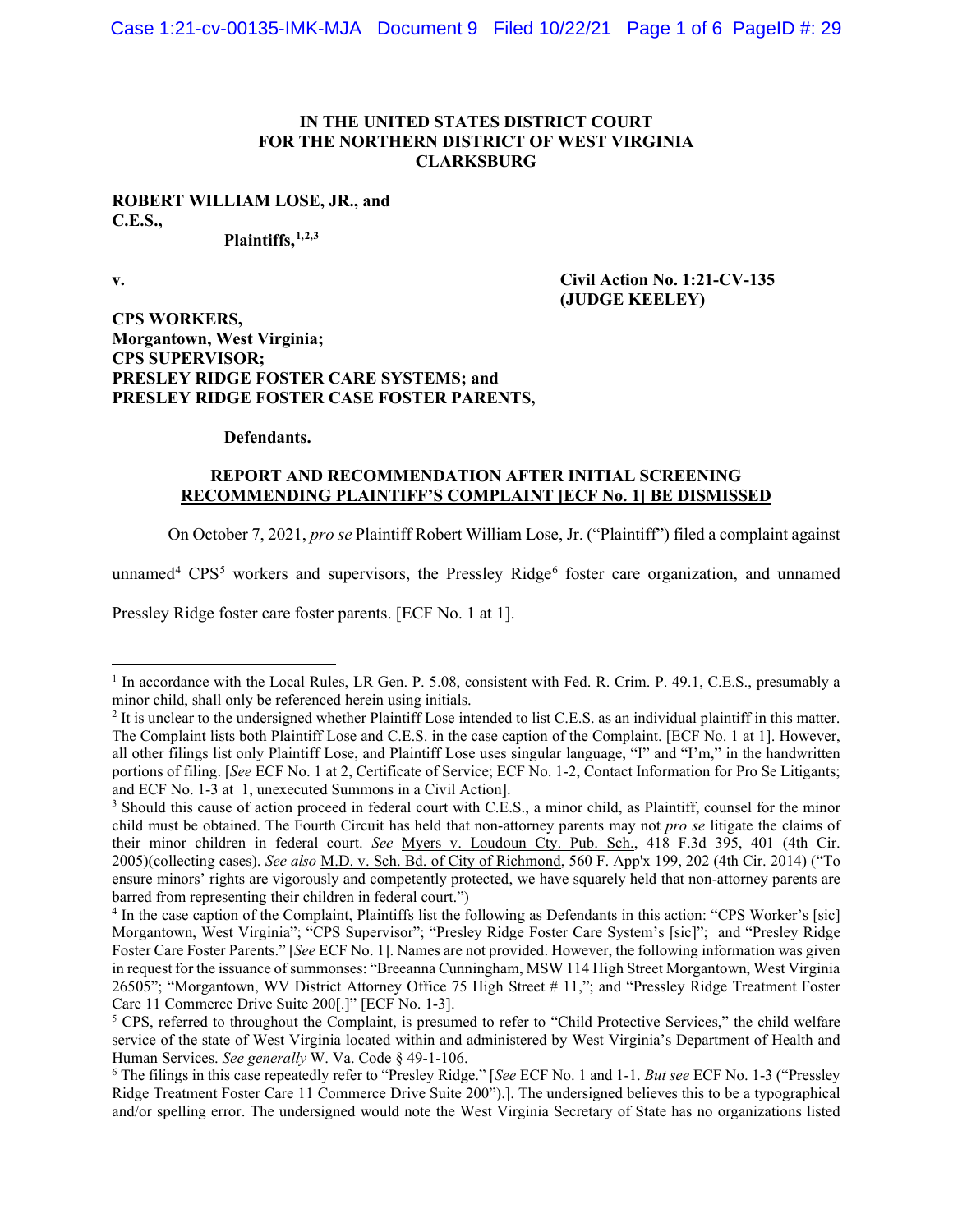Having screened Plaintiff's Complaint in accordance with the provisions of 28 U.S.C. § 1915(e)(2), the undersigned now **RECOMMENDS** that the Complaint, [ECF No. 1], should be **DISMISSED WITHOUT PREJUDICE** for failure to state a claim on which relief may be granted.

## **I. FACTUAL AND PROCEDURAL BACKGROUND**

On October 7, 2021, *pro se* Plaintiff7 Robert William Lose, Jr. ("Plaintiff") filed a complaint against the Defendants, unnamed<sup>8</sup> CPS workers and supervisors in Morgantown, West Virginia, the Pressley Ridge foster care organization, and unnamed Pressley Ridge foster parents. Plaintiff alleged jurisdiction on the basis that the ICWA<sup>9</sup> had been violated due to "body injury to a native child" and "the 1983 federal law violated"10 because Plaintiff is Muslim and C.E.S. "is not with a Muslim family[.]" [ECF No. 1 at 1].

The underlying facts of this Complaint are unclear. Plaintiff asserts only the following: bodily injury to a native child in violation of federal law, "Pres[s]ley Ridge foster care system / CPS putting childrens [sic] life in danger[,]" and the placement of a Muslim child in a non-Muslim home in violation of federal law. [*Compare* ECF No. 1-1 at 1, Section VI, Cause of Action *and* ECF No. 1 at 1, ¶ ¶ 1-3].

Plaintiff submitted seven photographs, including images of two minor children alongside two adults as an attachment to the Complaint.<sup>11</sup> The photographs have been edited – one photograph has the word "youngest son" handwritten on the photo next to an infant or toddler child, three other photos include digital drawings where the knee area, mouth area, and eye area of the aforementioned infant or toddler child have been circled.

under the name "Presley Ridge," however, there is a "Pressley Ridge," registered with the West Virginia Secretary of State, Organization ID 93950, with an address corresponding with the one provided by Plaintiff for the issuance of a summons.<br> $7 \text{ See } \text{supra}$  n. 2.

<sup>&</sup>lt;sup>8</sup> See supra n. 5.<br><sup>9</sup> The ICWA, referred to within the Complaint, is presumed based on the context to refer to the Indian Child Welfare<br>Act of 1978. See 25 U.S.C. §§ 1901-1923 (1978).

<sup>&</sup>lt;sup>10</sup> While it is unclear from information presented in the Complaint, "the 1983 federal law violated" is presumed based on the context to be referring to Section 1983 of The Civil Rights Act of 1871. See 42 U.S.C. § 1983.<br><sup>11</sup> To protect the minor children at issue, these pictures have been archived under seal with the Clerk's Office for t

U.S. District Court for the Northern District of West Virginia, Clarksburg point of the holding court in the physical paper file for 1:21-CV-135.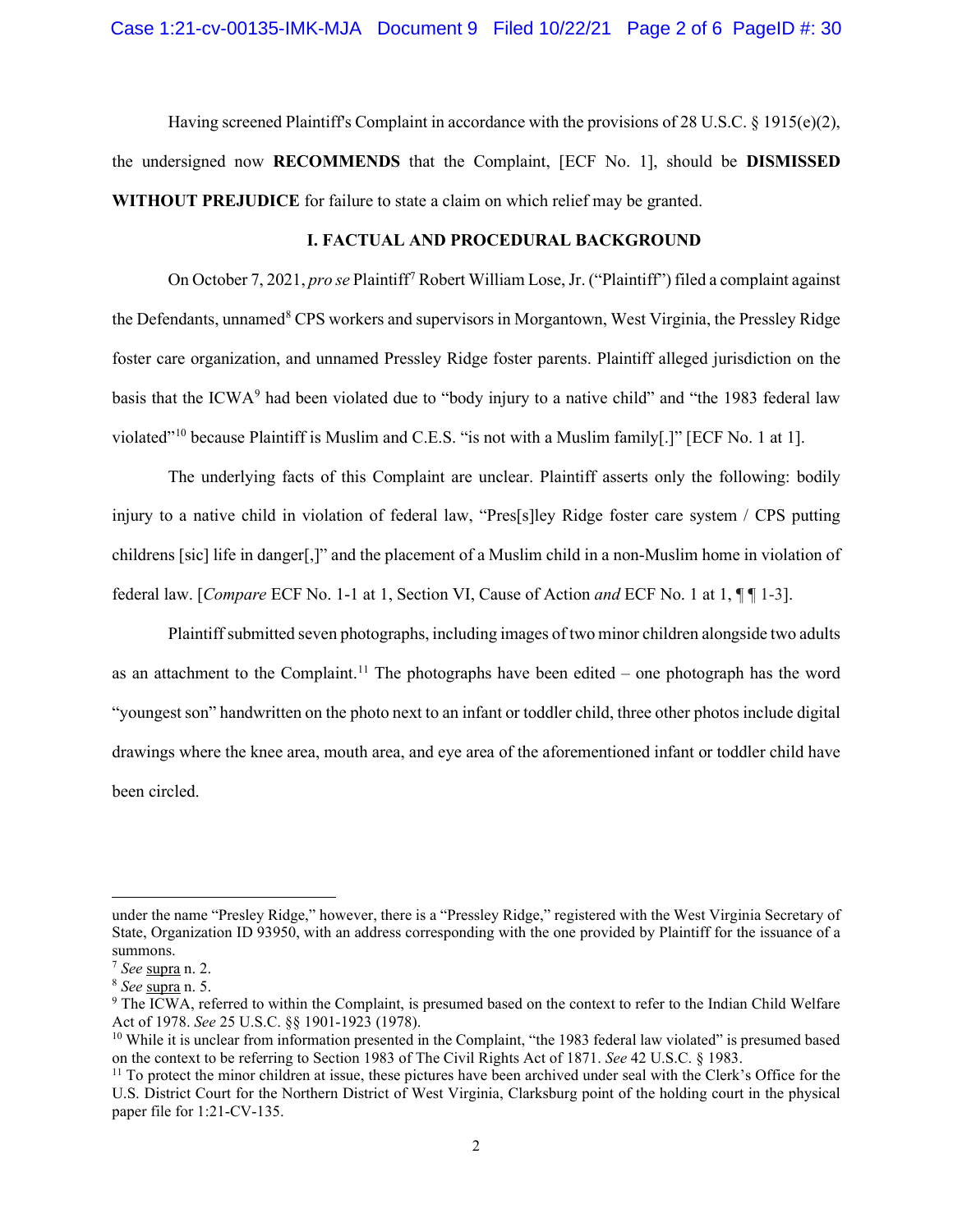Plaintiff requests a jury trial and relief in that C.E.S. be returned to the care of Plaintiff Lose and \$200,000 monetary relief. [*Compare* ECF No. 1 at 1, ¶ 2, *and* ECF No. 1-1 at 1, Section VII, Requested in Complaint].

On the same day, Plaintiff filed a Motion for Leave to Proceed *in forma pauperis* including an Application to Proceed Without Prepayment of Fees and Affidavit, [ECF No. 2], in conjunction with his Complaint, [ECF No. 1].

On October 8, 2021, this Court, by the Honorable Irene M. Keeley, Senior U.S. District Judge, entered an Order of Referral, referring this matter to the undersigned U.S. Magistrate Judge in order "to conduct a scheduling conference and issue a scheduling order, for written orders or reports and recommendations, as the case may be, regarding any motions filed, and to dispose of any other matters that may arise." [ECF No. 3].

On October 15, 2021, the Court granted Plaintiff's Motion for Leave to Proceed *in forma pauperis* and directed the Clerk of the Court to issue summonses to Defendants at the addresses listed by Plaintiff and to notify the United States Marshals Service, who were directed to serve the summonses and Complaint pursuant to Rule 4 of the Federal Rules of Civil Procedure. [ECF No. 5].

### **II. LEGAL STANDARDS**

Pursuant to 28 U.S.C. § 1915(e)(2)(B), where a plaintiff is seeking to proceed without the prepayment of fees and costs, the court is obliged to screen the case to determine if the complaint is frivolous, malicious, fails to state a claim upon which relief may be granted, or seeks monetary relief from a defendant who is immune<sup>12</sup> from such relief. 28 U.S.C. § 1915(e)(2)(B).

This screening is generally conducted prior to ruling upon the Motion for Leave to Proceed *in forma pauperis* and Application to Proceed Without Prepayment of Fees and Costs and before service of process.

 $12$  It should also be noted that, while indeterminable based upon the information presently provided, defendants who are state actors working for CPS may possibly be entitled to statutory immunity or qualified immunity. *See* W. Va. Code § 49-2-802(h) (statutory immunity)("No child protective services caseworker may be held personally liable for any professional decision or action taken pursuant to that decision in the performance of his or her official duties[.]") and Occupy Columbia v. Haley, 738 F.3d 107, 118 (4th Cir. 2013)(qualified immunity).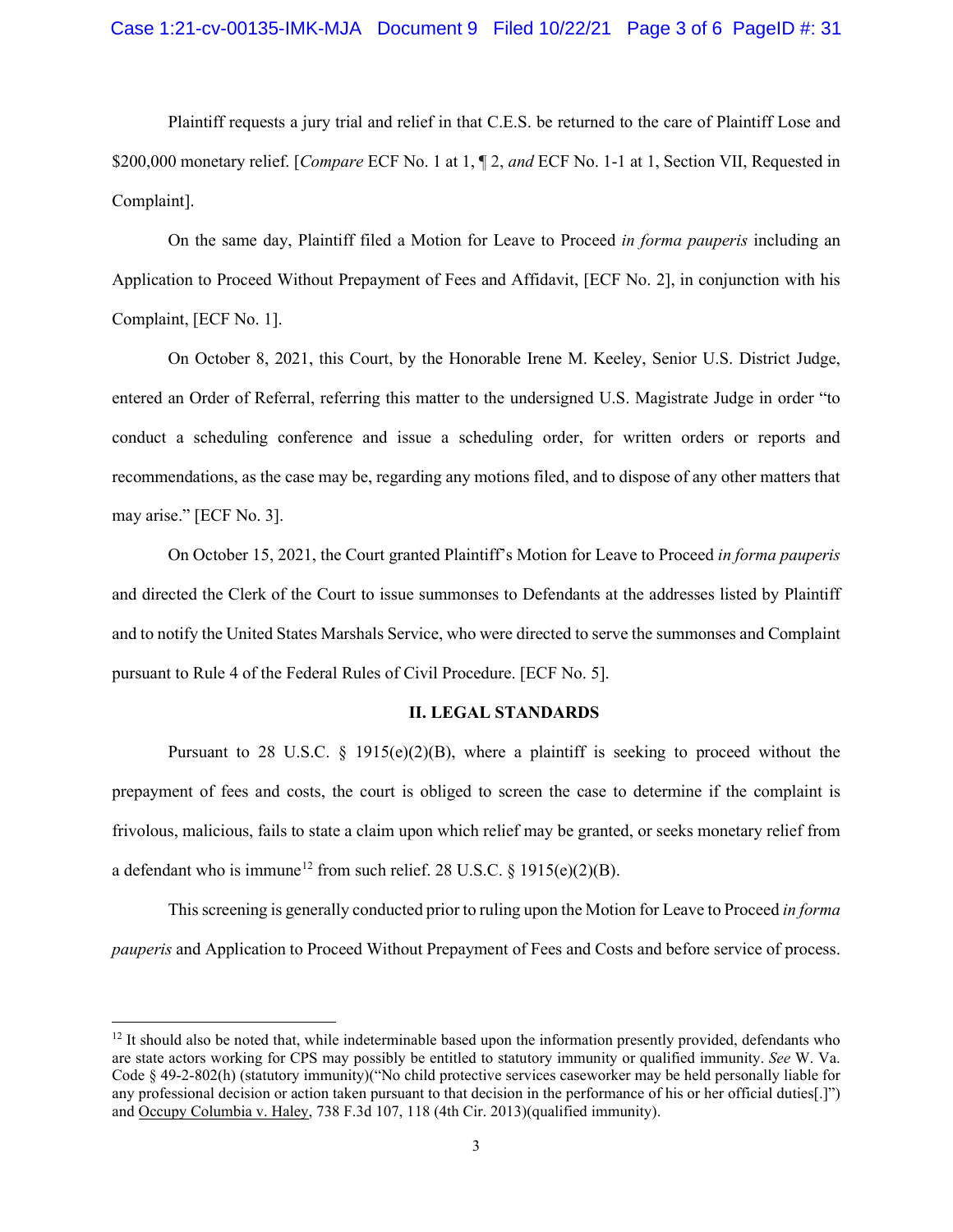*See* Portee v. United States Dep't of Agric., No. 2:15-CV-13928, 2016 WL 4962727, at \*2 (S.D.W. Va. July 14, 2016)(Tinsley, J.), *report and recommendation adopted*, No. 2:15-CV-13928, 2016 WL 4942023 (S.D.W. Va. Sept. 15, 2016)(Johnston, J.). However, the court may invoke § 1915 *sua sponte* and shall "dismiss the case **at any time**" if the court determines that the action or appeal is frivolous or malicious, fails to state a claim on which relief may be granted, or seeks monetary relief against a defendant who is immune from such relief. 28 U.S.C.A. § 1915(e)(2)(B)(emphasis added). *See* Whitehead v. Paramount Pictures Corp., No. 1:08CV792 AJTTRJ, 2009 WL 1565639, at \*5 at n. 5 (E.D. Va. May 28, 2009), *aff'd in part sub nom.* Whitehead v. Paramount Pictures, Inc., 366 F. App'x 457 (4th Cir. 2010); Cochran v. Morris, 73 F.2d 1310 (4th Cir.1996)(allowing *sua sponte* dismissal of *in forma pauperis* claims encompasses complaints that are either legally or factually baseless); and Weller v. Dep't of Social Servs., 901 F.2d 387, 389 (4th Cir.1990)(dismissal proper where there were no allegations against defendants).

The purpose of this Section is "to discourage the filing of, and waste of judicial and private resources upon, baseless lawsuits that paying litigants generally do not initiate because of the costs of bringing suit and because of the threat of sanctions for bringing vexatious suits under Federal Rule of Civil Procedure 11." Neitzke v. Williams*,* 490 U.S. 319, 325 (1989). "To this end, the statute accords judges not only the authority to dismiss a claim based on an indisputably meritless legal theory, but also the unusual power to pierce the veil of the complaint's factual allegations and dismiss those claims whose factual contentions are clearly baseless." Id*. See also* Nasim v. Warden, Maryland House of Correction, 64 F.3d 951, 953 (4th Cir. 1995)(initial screenings required because § 1915 removed the "economic incentive to refrain from filing frivolous, malicious, or repetitive lawsuits.")(internal citations omitted); Whitehead v. Paramount Pictures Corp., No. 1:08CV792 AJTTRJ, 2009 WL 1565639, at \*4 (E.D. Va. May 28, 2009), *aff'd in part sub nom.* Whitehead v. Paramount Pictures, Inc., 366 F. App'x 457 (4th Cir. 2010)(upholding dismissal).

The Complaint here provides **no** factual allegations as a basis for the Plaintiff's claims which would allow this Court to grant relief. For example, the Complaint does not articulate the relationship between Plaintiff Lose and C.E.S, does not provide how many children are at issue in this case, does not describe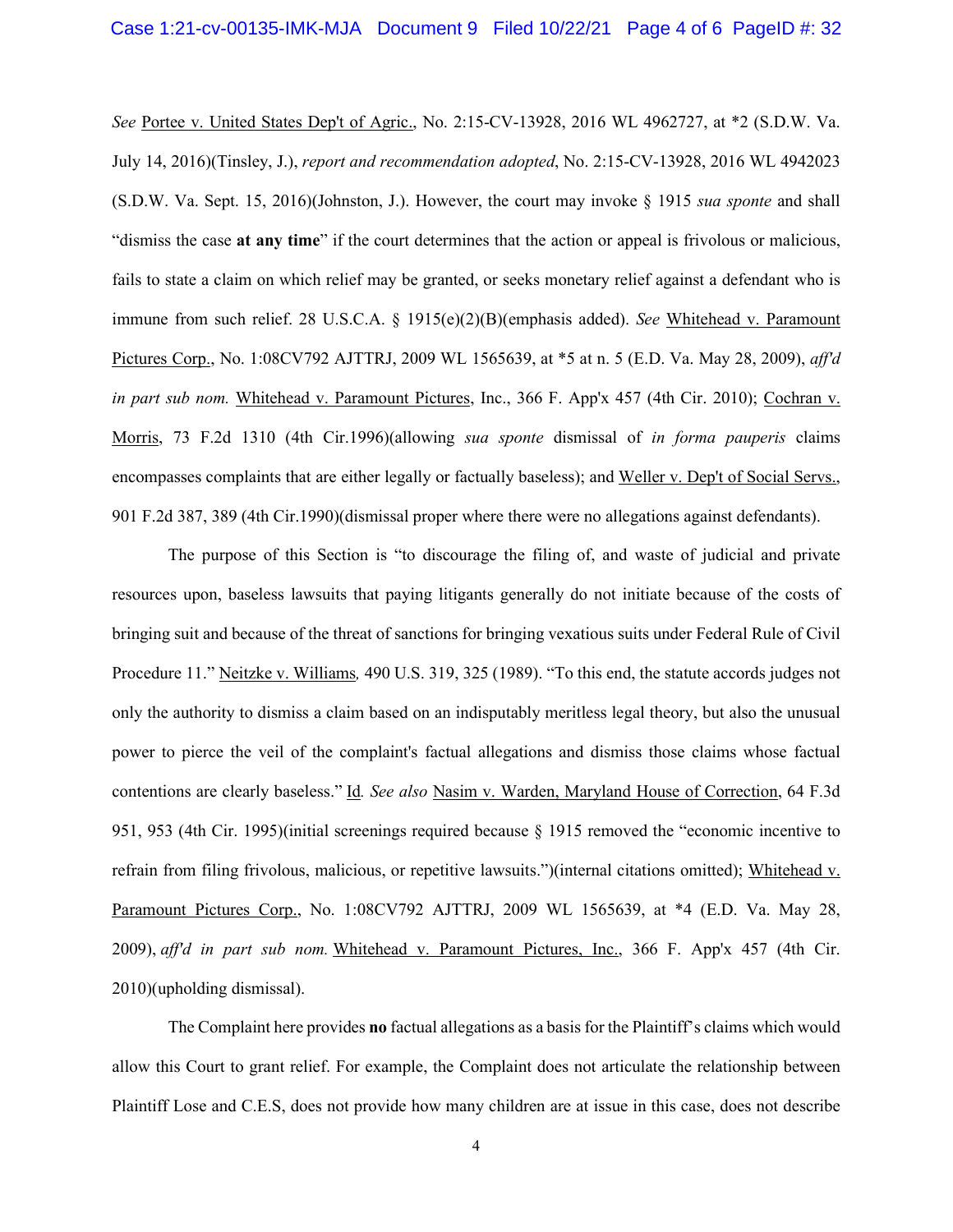any details regarding a bodily injury,<sup>13</sup> does not allege who may have caused the alleged injuries (may be CPS state actors, foster care parents, or some other person), does not provide the status of the children's current custody or foster care placement, and does not articulate whether either of the children at issue qualify as an "Indian child" whose custody is at issue under the Indian Child Welfare Act. It is unclear precisely who the Plaintiffs are and who the Defendants are in this case. [*See* supra at n. 2 and 4]. Even when construing the *pro se* Complaint most liberally, Gordon v. Leeke, 574 F.2d 1147, 1151 (4th Cir. 1978), the undersigned respectfully finds that the Complaint, as currently written,<sup>14</sup> is without foundation in fact and does not set forth a cognizable claim. Labels and conclusions are insufficient to state a claim for relief. Bell Atl. Corp. v. Twombly, 550 U.S. 544 (2007). The Complaint is so insufficient that it does not provide Defendants with fair notice of the the nature of the claims against them or the relief sought.

Because of the lack of any factual allegations of acts, omissions, or wrongdoing by the Defendants, the undersigned **FINDS** that the Complaint fails to state a claim upon which relief may be granted. After performing an initial screening *sua sponte* pursuant to 28 U.S.C. § 1915(e)(2), the undersigned **CONCLUDES** and **RECOMMENDS** Plaintiff's Complaint be **DISMISSED WITHOUT PREJUDICE**.

#### **VI. RECOMMENDATION**

For the abovementioned reasons, the undersigned **FINDS** that the Complaint fails to state a claim upon which relief may be granted. Accordingly, the undersigned respectfully **RECOMMENDS** Plaintiff's Complaint, filed in *forma pauperis*, [ECF No. 1], should be **DISMISSED** in its entirety **WITHOUT PREJUDICE** after review pursuant to 28 U.S.C. § 1915(e)(2)(B)(ii).

Any party shall have **fourteen days** from the date of filing this Report and Recommendation within which to file with the Clerk of this Court, **specific written objections, identifying the portions of the Report and Recommendation to which objection is made, and the basis of such objection.**

<sup>&</sup>lt;sup>13</sup> The undersigned has reviewed all of the abovementioned photographs filed with the Court. *See* supra n. 11. The photographs did not depict any apparent injuries to either child.

<sup>&</sup>lt;sup>14</sup> The undersigned would note that, under Rule 15(a) of the Federal Rules of Civil Procedure, depending on the circumstances, parties may amend their pleadings as a matter of course, with the opposing party's written consent, or upon motion and with permission from the Court.